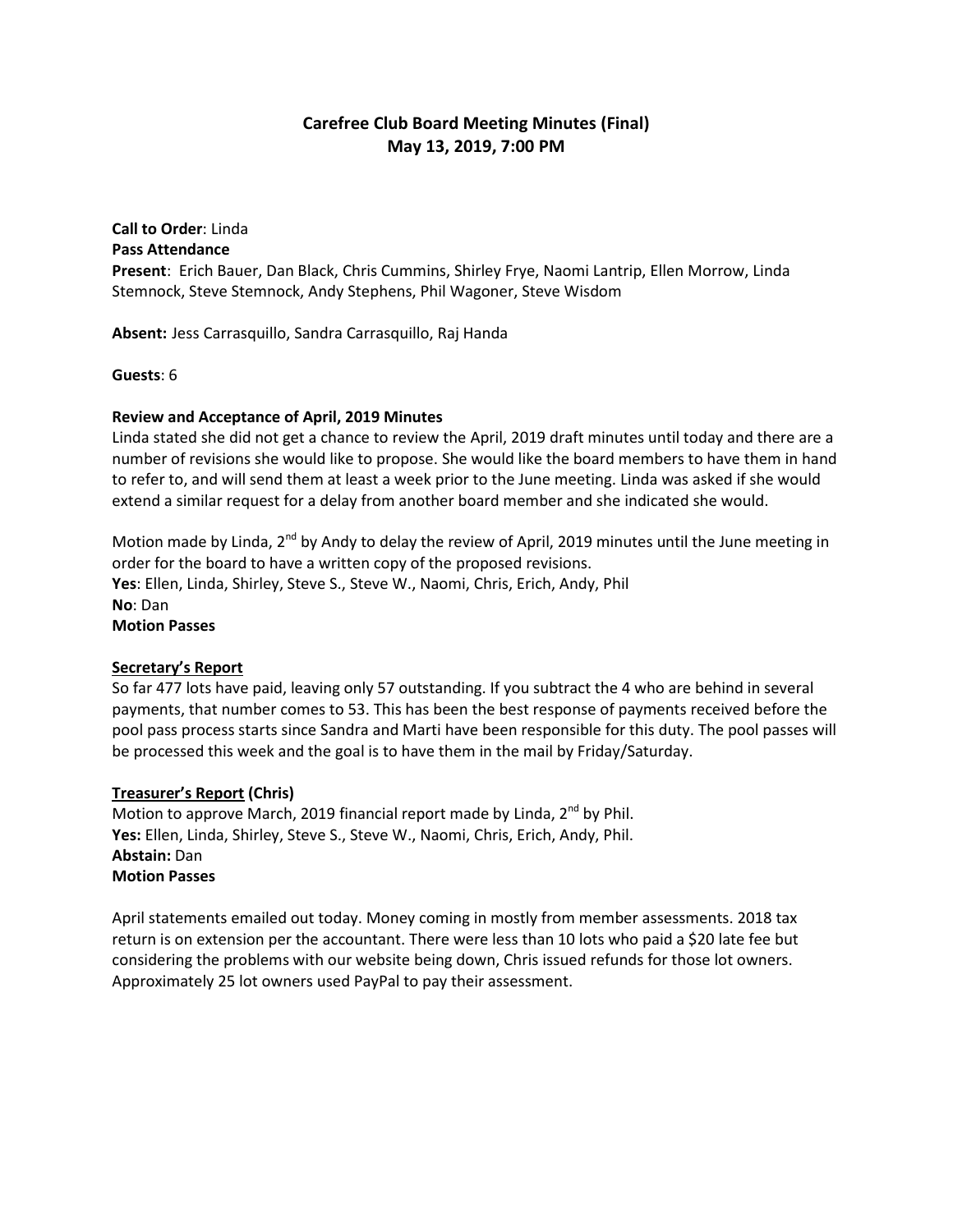### **Committee Reports**

# **Pool (Linda)**

 Main pool has been filled and everything working so far. Baby pool will be filled in the next few days. First order of chemicals has arrived, with the cost being approximately \$5,800. The concession room has not been remodeled in the last decade. Jess, Andy and Linda met to discuss some options for improving the layout. Jess and his helpers removed the top cabinets and then Andy did the remaining demolition and installed a countertop and pegboard for the chip racks – looks great. Room has been painted. The gate to the chemical/pump area for the baby pool fell apart a few months ago and Andy designed and built a new gate which works great. Sandra donated a bench for the women's restroom. Jess assembled two benches for the restrooms.

# **Grounds (Jess)**

**Nothing to report**

# **Newsletter (Ellen)**

• 2<sup>nd</sup> Quarter newsletter scheduled to go out Wednesday, May 15.

# **Activities (Linda)**

- Ice cream social is scheduled for May 26, 2-3PM (rain date is May 27)
- Annual garage sale is June 8

### **Web (Erich)**

• The Carefree website is currently up on a new hosting account but we won't keep it there due to a few limitations that we need. The original servers that host our website are said to be coming back on line so we are going to stay with them after this temporary hosting account because it seems to be our best option as far as things we need and improved security.

### **Clubhouse (Steve W.)**

 \$1,390 Rental Income. Expenses \$108.02 to Harrison's Fire and Security for fire extinguisher inspection.

### **Swim Team (Erich)**

• Almost 100 swimmers signed up so far.

### **Old Business**

### **Lifeguard on Baby Pool**

Linda contacted Carefree Club's insurance company via email about providing lifeguard coverage for the baby pool less than 100% of the time. The underwriter's loss prevention department stated they did not see an issue with the club not staffing the baby pool 100% of the time and would defend the club without issue.

Motion by Linda, 2<sup>nd</sup> by Chris to staff the baby pool with a lifeguard whenever staffing allows. **Yes:** Linda, Shirley, Steve S., Steve W., Naomi, Chris, Erich, Andy, Phil **No:** Ellen, Dan **Motion Passes**